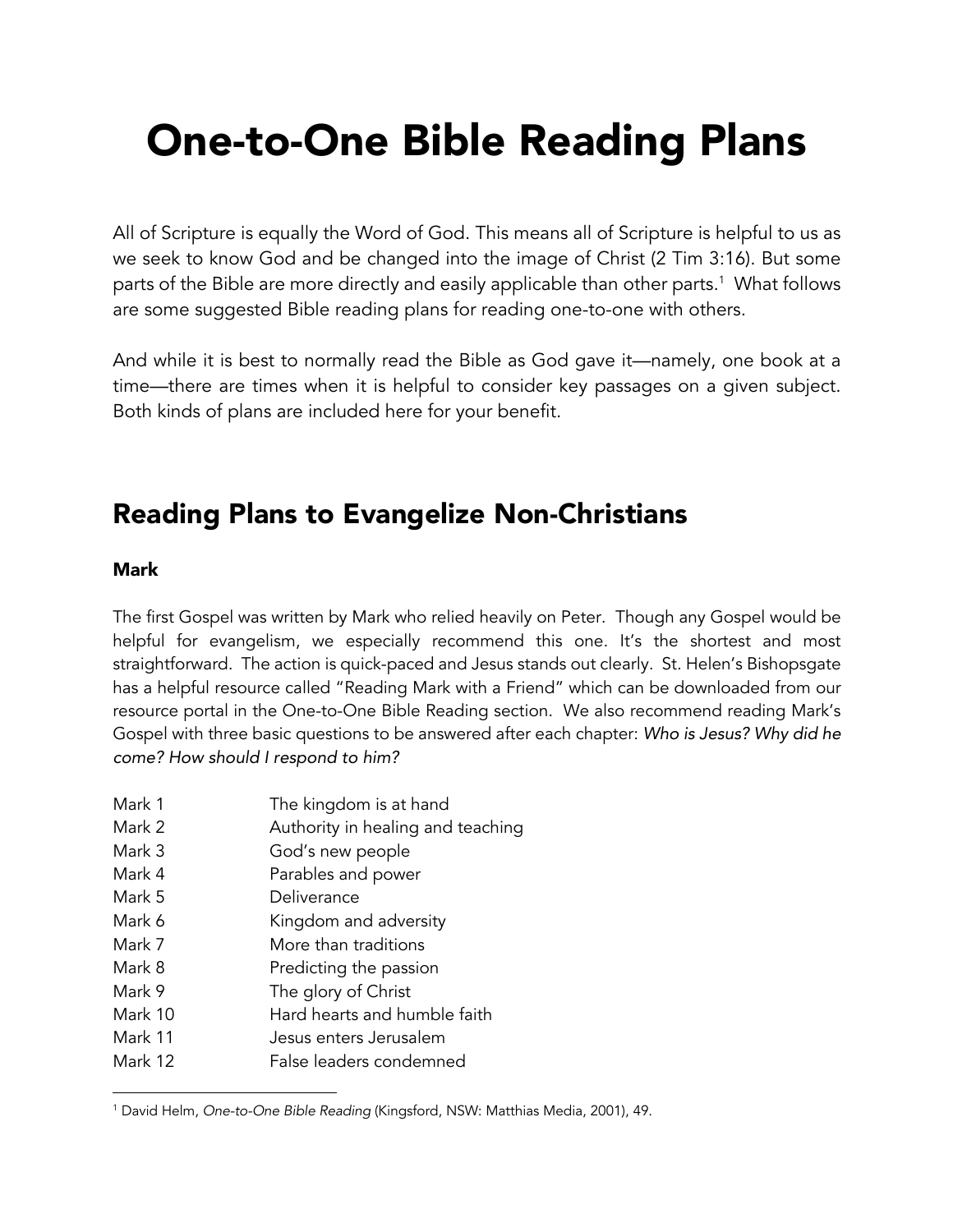| Mark 13 | Anticipating the end         |
|---------|------------------------------|
| Mark 14 | Love and betrayal            |
| Mark 15 | The cross                    |
| Mark 16 | Triumph through resurrection |

### John

John's Gospel was the last to be written. Combining simple writing with deep theology, he explains Jesus' person and work so that people will believe in him. By the time he is writing false doctrines had arisen which threatened the church. Thus, John wants to be abundantly clear that Jesus is both the promised Jewish Messiah and God in the flesh. Like Mark, we suggest you read John with Jesus in mind. At each discussion, ask: *Who is Jesus? Why did he come? How should I respond to him?*

| John 1  | Word of God, Son of God, Lamb of God |
|---------|--------------------------------------|
| John 2  | A new temple promised                |
| John 3  | Believe in the Son                   |
| John 4  | Taking the gospel beyond the Jews    |
| John 5  | The authority of the Son             |
| John 6  | The bread of life                    |
| John 7  | Divisions about Jesus                |
| John 8  | The light of the world               |
| John 9  | Blindness and sight                  |
| John 10 | The good shepherd                    |
| John 11 | The resurrection and the life        |
| John 12 | Anointed, rejected, commanded        |
| John 13 | Humble love                          |
| John 14 | The way, the truth, and the life     |
| John 15 | The vine and branches                |
| John 16 | Take heart                           |
| John 17 | The prayer of the Savior             |
| John 18 | Arrest and betrayal                  |
| John 19 | The cross                            |
| John 20 | Resurrected that you may believe     |
| John 21 | Reconciled and commissioned          |
|         |                                      |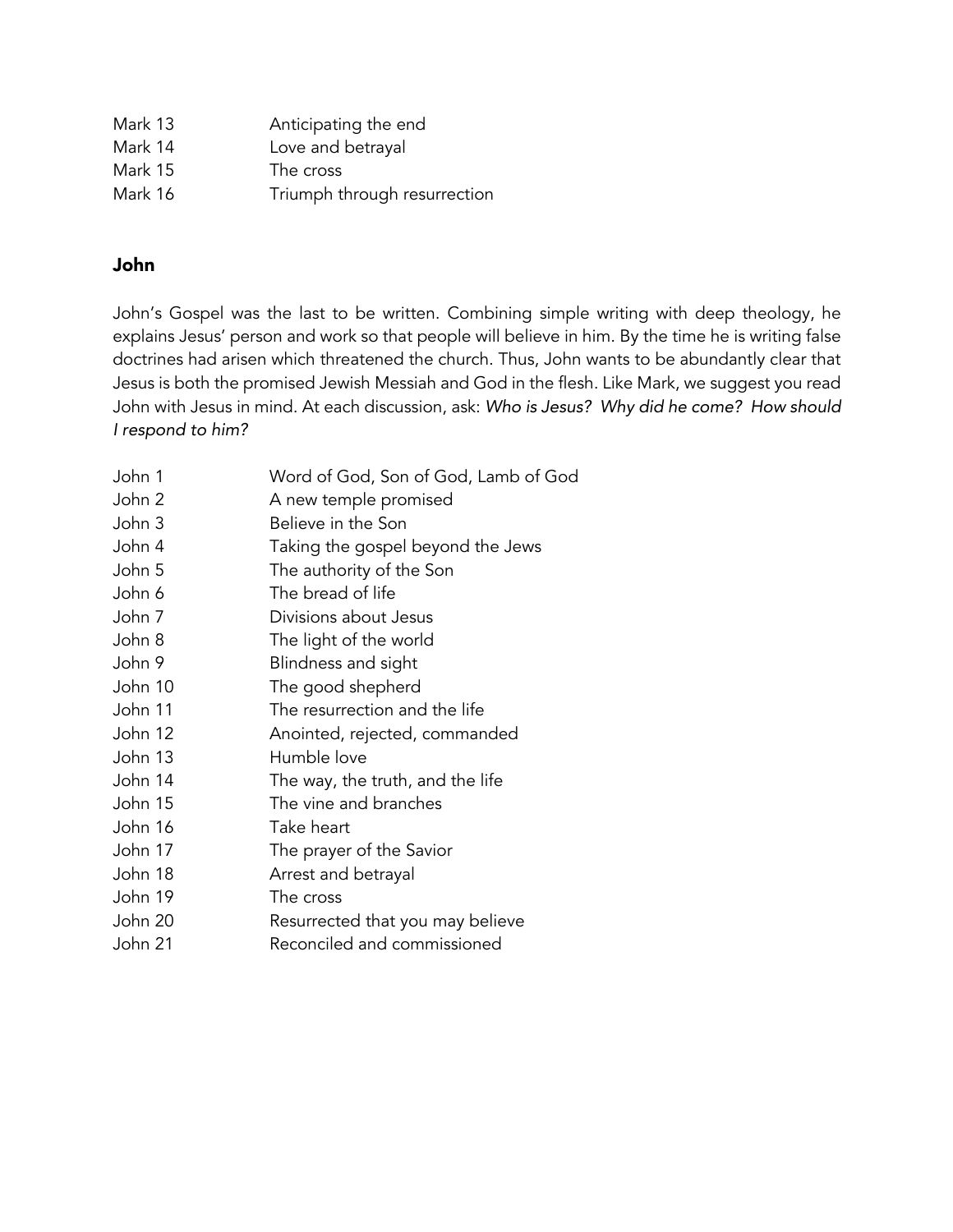### Reading Plans to Establish Believers

### *1. Plans for New Believers*

Note: Care should be taken when reading with new believers to help them learn *how* to read the Bible as you read it. For this reason, we always recommend starting with reading straight through a book as your first one-to-one experience with a young Christian. This helps set the tone for normal Bible reading. Also, be sure to highlight information about the author, situation, or purpose of the book (if stated). You should also help them to make connections to earlier sections they read to teach them about context. Finally, help learn how to make observations, compare Scripture with Scripture, identify theology, think about application, etc. If you would like a refresher on these basics of reading of the Bible, a short guide can be found on our website.

### Ephesians

Ephesians is one of Paul's prison letters. Unlike other letters which were sparked because of specific circumstances, this letter is more general in nature. Paul had spent considerable time in Ephesus proper, but it is likely that many people were coming to faith in the outlying villages. This motivated Paul to pen a letter that would lay out the essentials of salvation in Christ and how believers should live because of it. This letter provides a "basic training" for the Christian life, which makes it ideal to work through with new believers.

| Eph 1:1-14  | Praise God for salvation         |
|-------------|----------------------------------|
| Eph 1:15-23 | Praying to know God              |
| Eph 2:1-10  | Remember the gospel              |
| Eph 2:11-22 | Unity with other believers       |
| Eph 3:1-13  | God's plan for the nations       |
| Eph 3:14-21 | Praying to live for God          |
| Eph 4:1-16  | Living with the church           |
| Eph 4:17-32 | Living in holiness               |
| Eph 5:1-21  | Living wisely in the world       |
| Eph 5:22-33 | Marriage                         |
| Eph 6:1-9   | Children and work                |
| Eph 6:10-23 | The gospel and spiritual warfare |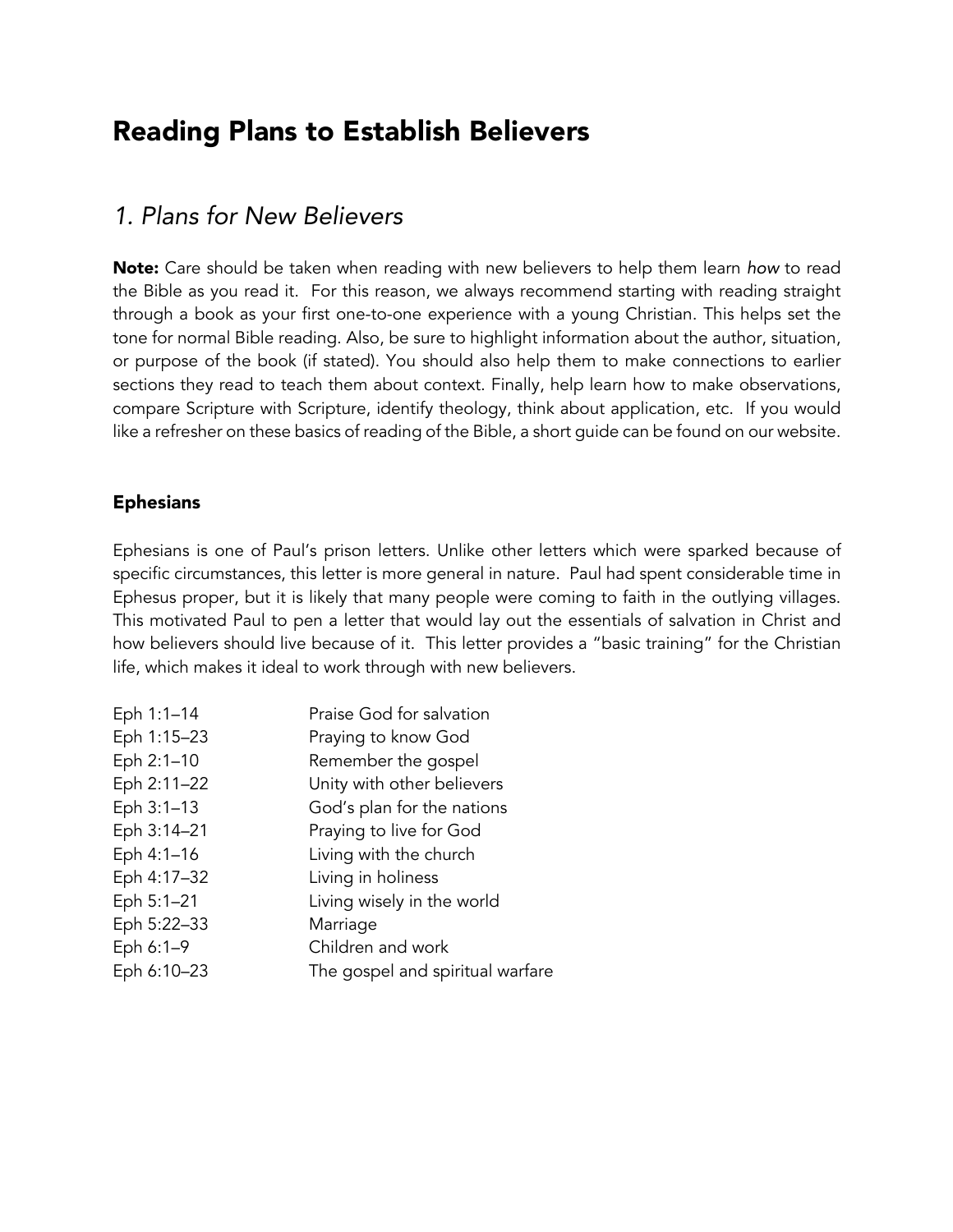### 1 John

Written by the apostle John to combat certain false teaching that was becoming common, he is insistent on the deity and humanity of Christ and how these core truths empower new life and give us assurance. This book is wonderful for younger (or older) believers because of its doctrinal depth, lifestyle instruction, and pastoral care. One thing to keep in mind is the Ancient Near Eastern mindset of John's writing. He does not move through themes in a straight line. Rather, he interweaves and repeats several themes in a more cyclical fashion.

| Walking in Christ, the Light          |
|---------------------------------------|
| Loving the right things               |
| Abide by the truth                    |
| Living as God's children              |
| Believe in Christ and love his people |
| The assurance of God's love           |
| Faith to believe and obey             |
| Confidence in prayer and faithfulness |
|                                       |

### **Colossians**

Colossians has been called a miniature version of Romans—a letter that delves into the depths of the gospel and its effects on how Christians should live. Yet, it has its own distinctiveness as well. Since Paul is writing to believers who are tempted to give into false teaching which adds something to Christ, this book would be good for those with legalistic backgrounds.

| Col 1:1-14   | Thankful for faith in Christ  |
|--------------|-------------------------------|
| Col 1:15-23  | The centrality of Christ      |
| Col 1:24-2:5 | Striving to make Christ known |
| Col 2:6-15   | Spiritual resources in Christ |
| Col 2:16-23  | Christ over traditions        |
| Col 3:1-17   | Raised with Christ            |
| Col 3:18-4:1 | New life in Christ            |
| Col 4:2-18   | Fellow servants for Christ    |
|              |                               |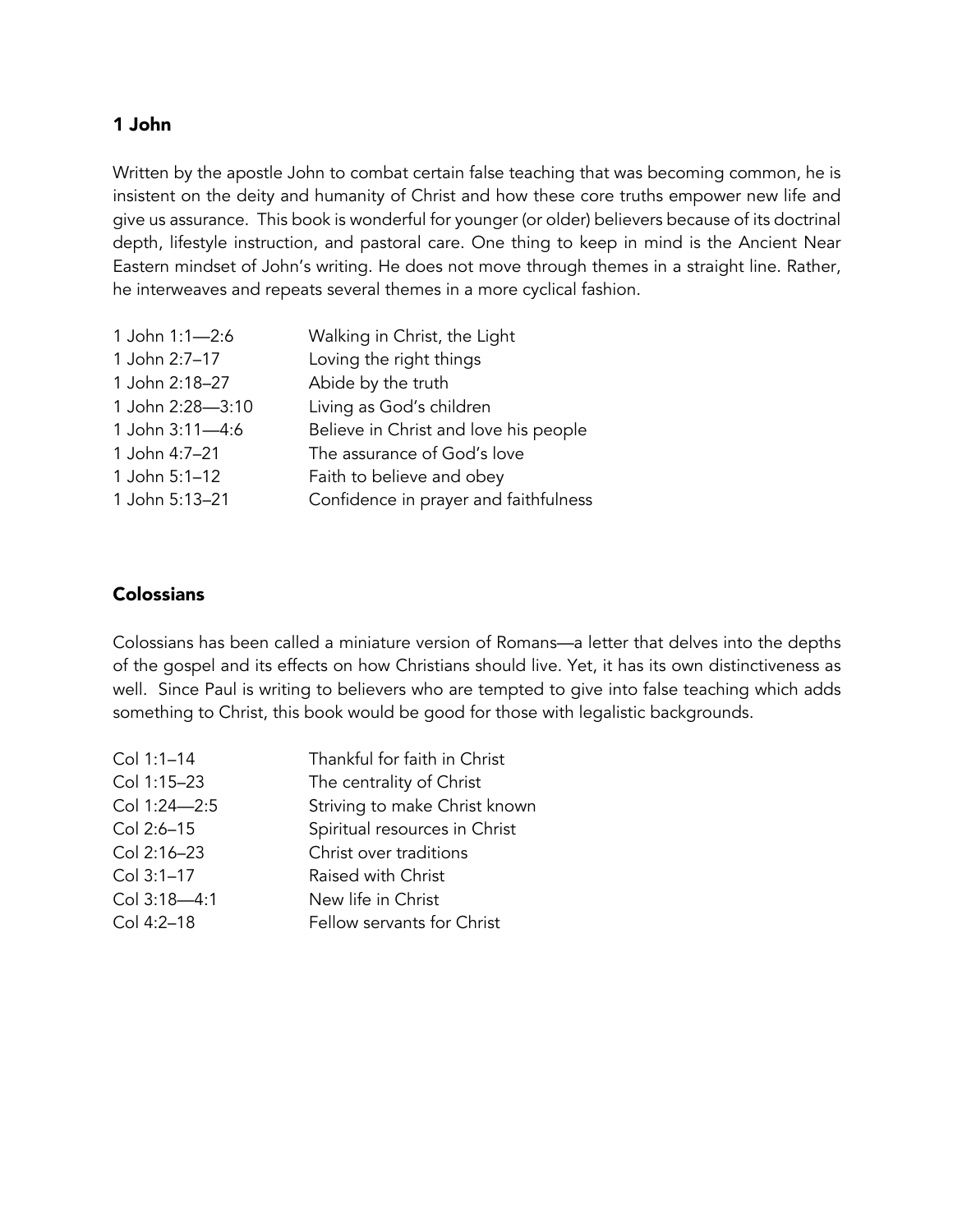### Psalms

Expressing the full range of human emotion, the Psalms help us see how God's people should respond to the good, bad, and ugly of life in prayer and praise to God. It's recommended that this plan be taken up *after* reading one of the New Testament books listed above.

| Psalm 1  | Two ways to live                                 |
|----------|--------------------------------------------------|
| Psalm 2  | Serve the Lord and kiss the Son                  |
| Psalm 3  | Prayer under pressure                            |
| Psalm 4  | Confidence in God (evening prayer)               |
| Psalm 5  | Advance the kingdom (morning prayer)             |
| Psalm 6  | Praying from Pain                                |
| Psalm 7  | Facing injustice                                 |
| Psalm 8  | The greatness of God's majesty                   |
| Psalm 9  | The grace and glory of a just and righteous King |
| Psalm 10 | When God seems absent                            |

### *3. Plans for Growing Believers*

### Nehemiah

Nehemiah was one of the Jews who remained faithful to God during the exile. This book is an example of a spiritual journal—Nehemiah not only records the events he lived through, he also shares his prayers, thoughts, materials lists, and more. This book shows how God rebuilds his people through the power of his Word, mediated through leaders who call people to faithfulness.

| Nehemiah 1     | Preparation of a spiritual leader |
|----------------|-----------------------------------|
| Nehemiah 2     | Strategy for rebuilding           |
| Nehemiah 3     | Partners for the work             |
| Nehemiah 4     | Battling opposition               |
| Nehemiah 5     | A godly response to sin           |
| Nehemiah 6     | The preservation of God's leader  |
| Nehemiah 7     | From city to community            |
| Nehemiah 8     | The power of God's Word           |
| Nehemiah 9     | The cleansing of God's people     |
| Nehemiah 10    | Renewing the covenant             |
| Nehemiah 11-12 | A call to serve                   |
| Nehemiah 13    | Loving God more than the world    |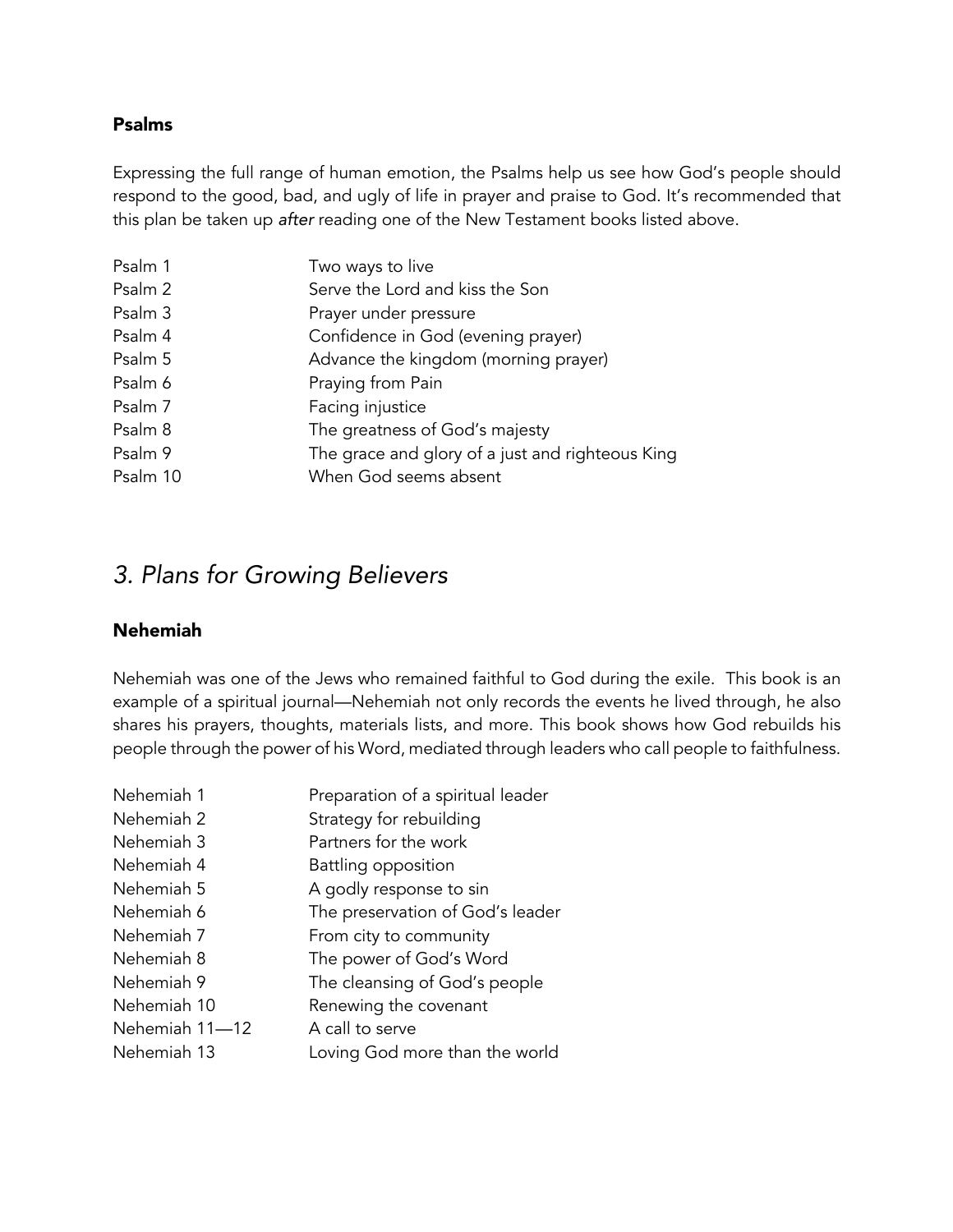### **Hebrews**

Hebrews was written as a sermon or "word of exhortation" to Jewish believers who were tempted to flee to the sacrificial system of the old covenant to avoid persecution. The author opens up the types and shadows of the old covenant to show that, in every way, Jesus is better. Thus, they should remain faithful to him.

| Heb 1:1-4      | Jesus brings a better Word                 |
|----------------|--------------------------------------------|
| Heb 1:4-2:18   | Jesus has a better name                    |
| Heb $3:1-6$    | Jesus reveals better glory                 |
| Heb 3:7-4:13   | Jesus gives better rest                    |
| Heb 4:14-5:10  | Jesus serves as a better high priest       |
| Heb 5:11-6:12  | Jesus is worthy of better endurance        |
| Heb 6:13-7:28  | Jesus serves through a better priesthood   |
| Heb $8:1-13$   | Jesus establishes a better covenant        |
| Heb $9:1-10$   | Jesus serves in a better temple            |
| Heb 9:11-10:18 | Jesus provides a better sacrifice          |
| Heb 10:19-39   | Jesus offers better confidence             |
| Heb 11:1-40    | Jesus provides a better certainty of faith |
| Heb 12:1-29    | Jesus reigns in a better kingdom           |
| Heb 13:1-25    | Jesus deserves better worship              |

### Psalm 119

Psalm 119 is a psalm extolling the beauty and power of God's Word in the life of his people. Rather than an extended thought like many of the other psalms, here the author (unknown) considers the same subject from different angles. Three questions should be answered for each reading: *What is God's Word? What does God accomplish through his Word? How should I respond to the Word?*

| Walking the Lord's way        |
|-------------------------------|
| Freedom amidst difficulty     |
| Protection and confidence     |
| Comfort from covenant love    |
| The good news of affliction   |
| Hopeful patience              |
| Wisdom in perseverance        |
| The longings of loyalty       |
| Grace for an afflicted life   |
| Praying from promises         |
| Hope for the Lord's salvation |
|                               |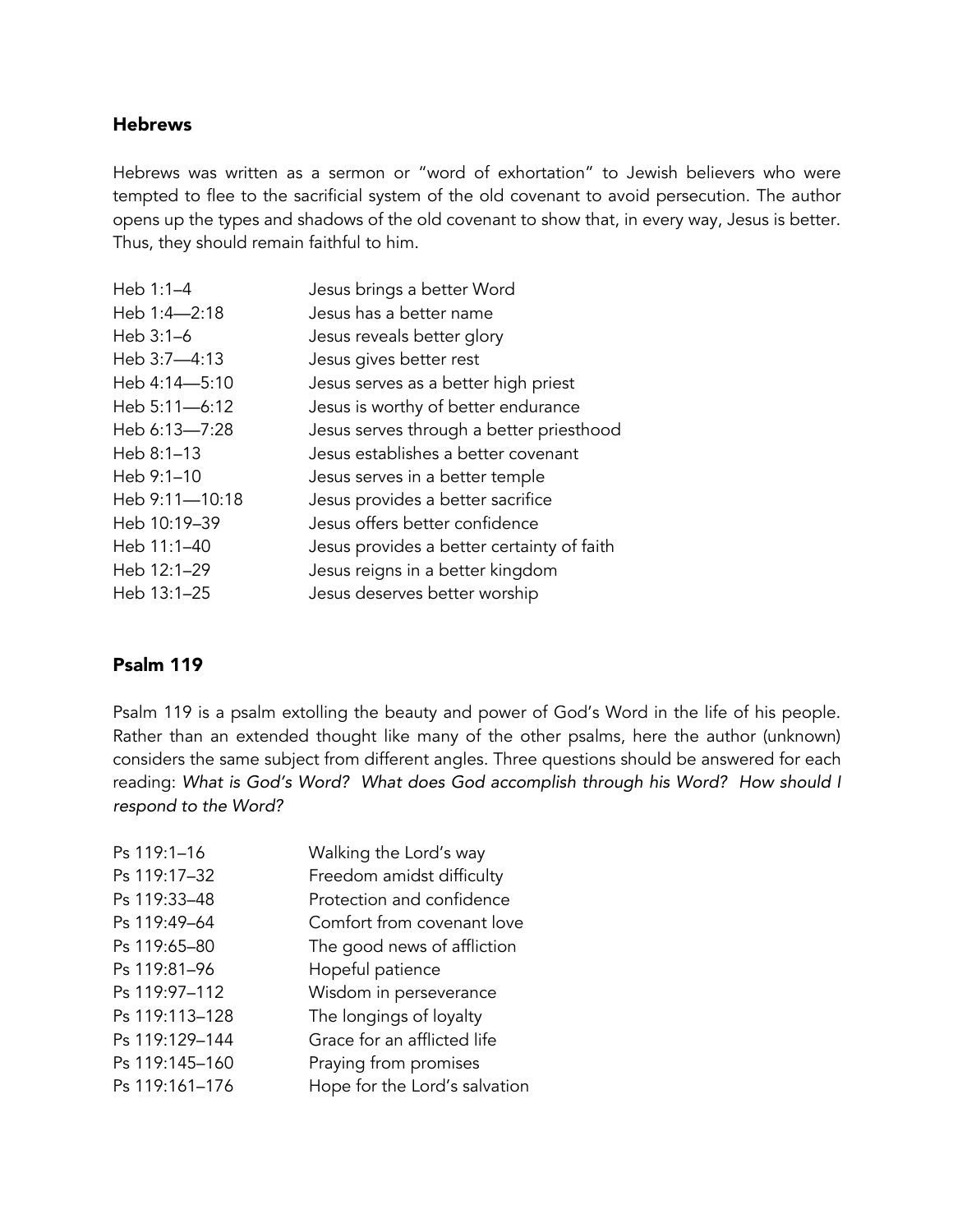### 1 Peter

How do God's people live among the sinful peoples of the world? This is Pater's key concern in his first letter. He shows that Christians should understand themselves to be elect exiles among the nations—living distinctly as God's people, yet engaging the world with the gospel.

| Exiled but not forgotten    |
|-----------------------------|
| Gospel holiness             |
| New people in Christ        |
| Godly relationships         |
| Suffering for righteousness |
| Perseverance by grace       |
| Humility and responsibility |
|                             |

### Amos

Amos was not a vocational prophet, but was nevertheless given a prophetic message for Israel before the exile. God's lion-roar of judgments against the nations soon becomes his judgments against his people as they have become like the nations. They have moved far from God, but he provides hope of restoration—for Israel and the nations.

| Amos 1:1-2:5   | Judgment on the nations               |
|----------------|---------------------------------------|
| Amos 2:6-16    | Poor response to grace                |
| Amos 3:1-15    | Who will not fear?                    |
| Amos 4:1-13    | Stubborn hearts                       |
| Amos 5:1-17    | Seek the Lord and live                |
| Amos 5:18-6:14 | False confidence from prideful hearts |
| Amos 7:1-17    | Interceding for mercy                 |
| Amos 8:1-14    | A rejected people                     |
| Amos 9:1-15    | Restoration through David's tent      |
|                |                                       |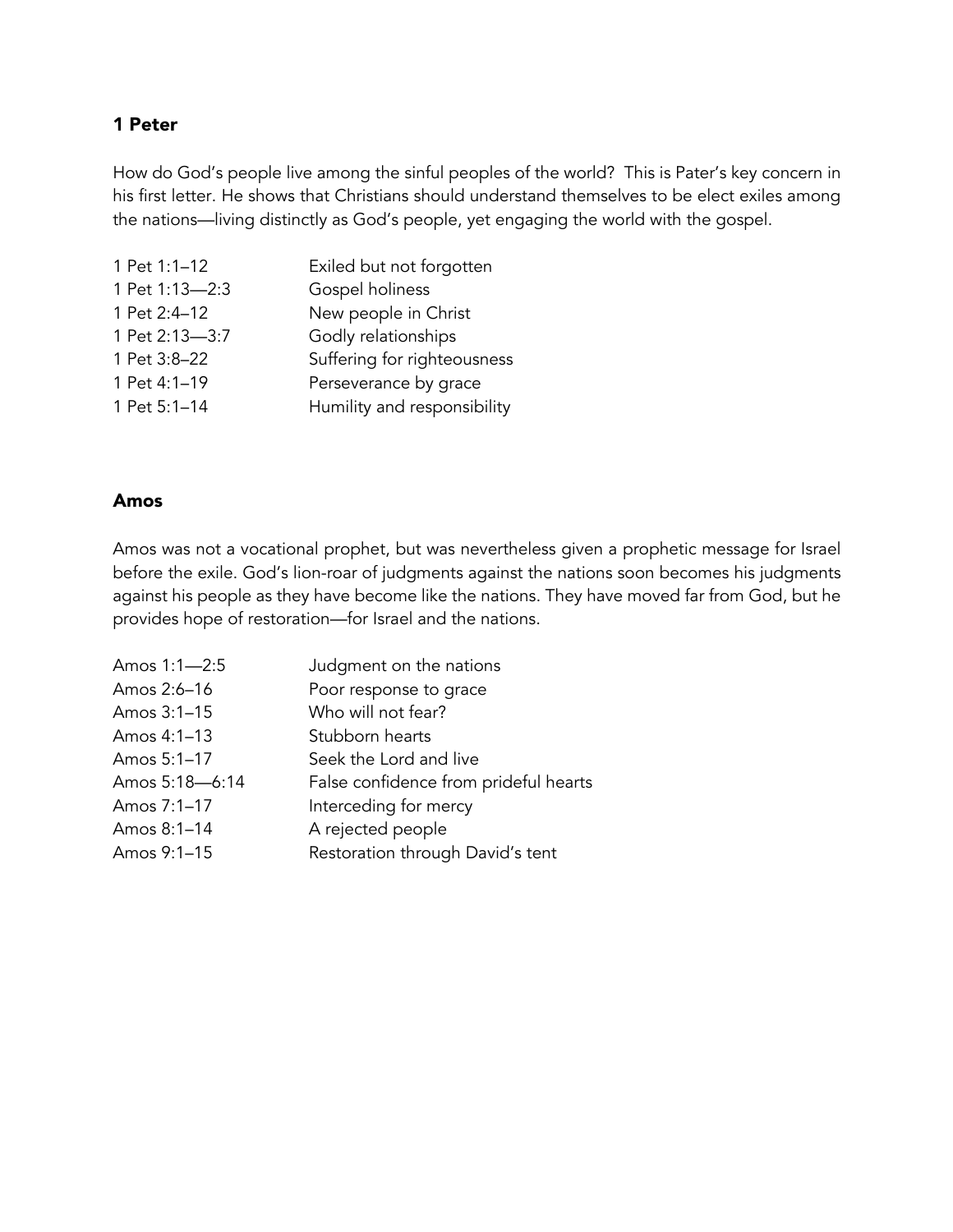### *3. Topical Plans for Struggling Believers*

### Unassured Believers

This plan is meant to provide a concentrated overview of the salvation we have in Christ. It begins with some Old Testament patterns that anticipate the complete redemption we have in Christ. We hope believers will better see how God has provided *everything* we need in Christ.

| Exod 12:1-32    | The Passover Sacrifice              |
|-----------------|-------------------------------------|
| Lev 16:1-34     | The Day of Atonement                |
| Isa 52:13-53:12 | The Suffering Servant               |
| Eph 1:3-14      | Chosen by God                       |
| John 3:1-15     | Made alive                          |
| Rom 3:1-23      | God's wrath is satisfied            |
| Heb $9:1-15$    | Redeemed by his blood               |
| Rom 4:1-5:21    | Declared righteous apart from works |
| Col 1:15-23     | Reconciled to God                   |
| Rom 8:1-39      | Adopted as sons                     |
| Rom 6:1-23      | Made holy                           |
| 1 Pet 1:1-9     | Guarded by God                      |
| 1 Cor 15:35-58  | Glorified forever with Christ       |
|                 |                                     |

### Prayerless Believers

Many Christians struggle to know how to pray. This reading plan includes passages that explain the nature of prayer and show examples of prayer.

| Jesus' instructions for prayer     |
|------------------------------------|
| Jesus-driven prayer                |
| Boldness before our loving Father  |
| Do not lose heart                  |
| Jesus' prayer for his people       |
| Praying with thankfulness          |
| Praying in sorrow                  |
| Praying for others (and ourselves) |
| Praying in persecution             |
| An apostolic prayer strategy       |
|                                    |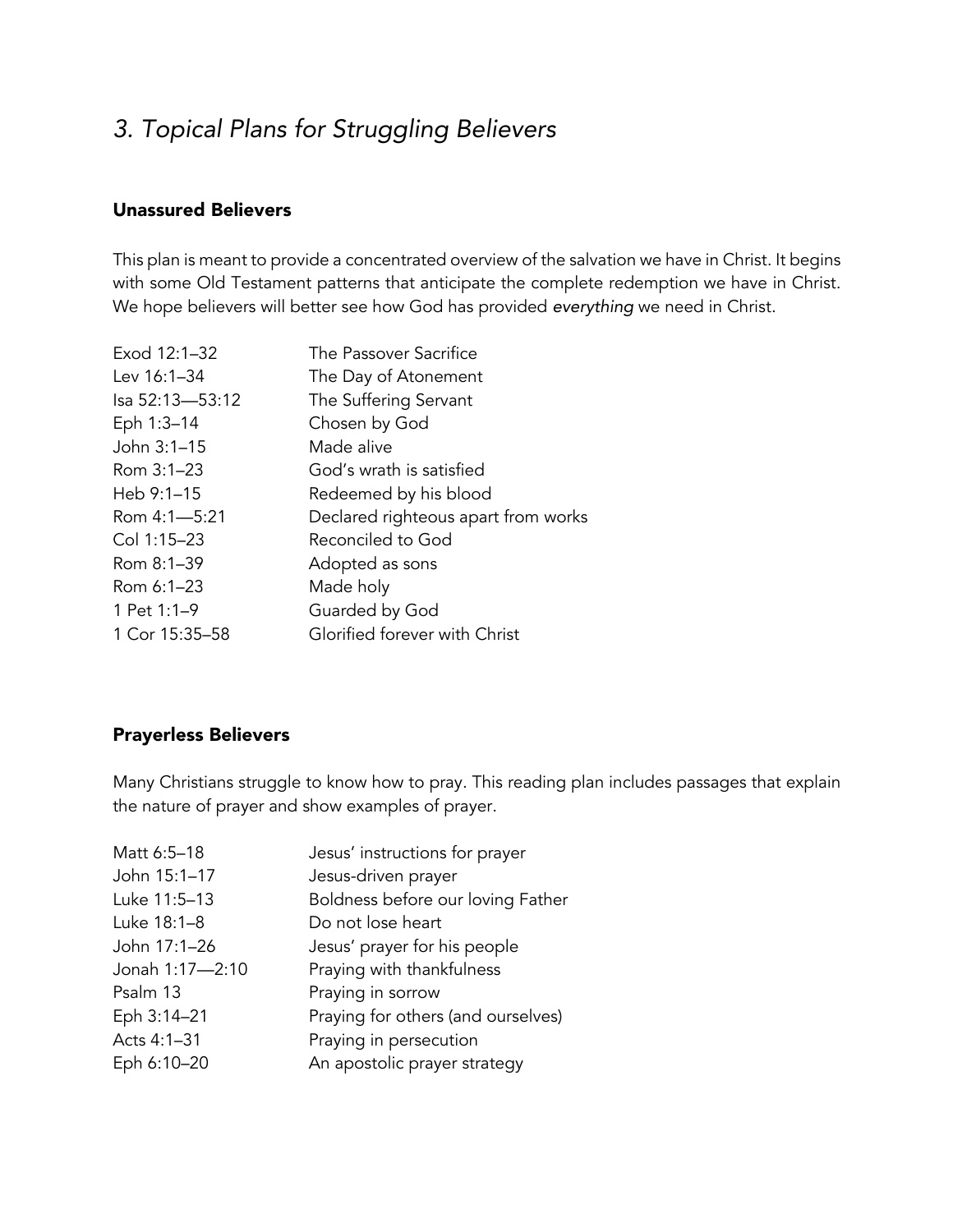### Wordless Believers

Can the Bible be trusted as God's Word? What does the Bible say about itself? Why should I regularly read the Word and how should I respond to it? These readings seek to answer these questions by reviewing the nature and power of Scripture.

| Psalm 19:1-14  | Transformed by the Word                  |
|----------------|------------------------------------------|
| 1 Pet 1:3-12   | More than myths                          |
| 2 Pet 1:3-21   | Scripture surer than experience          |
| 2 Tim 3:10-16  | Scripture is God's Word                  |
| Luke 24:1-49   | Scripture is about Christ                |
| Psalm 119:1-16 | Treasuring the Word                      |
| Matt 4:1-11    | God's promises in the face of temptation |
| Jas 1:19-27    | Doers of the Word                        |

### Suffering Believers

Suffering believers need hope. This reading plan is meant to help someone process their suffering. It will not answer all of their questions. But it will direct their thoughts and confidence to God and his Son who also suffered in their place.

| Ps 121:1-8        | God, my help                |
|-------------------|-----------------------------|
| Ps 91:1-16        | The shadow of the Almighty  |
| Ps 37:1-40        | Wait for the Lord           |
| 2 Cor 1:3-11      | God's comfort in affliction |
| 2 Cor 4:1-5:10    | We do not lose heart        |
| 2 Cor 11:16-12:10 | God's grace is sufficient   |
| Phil 1:1-26       | The priority of the Christ  |
| Phil 1:27-2:18    | The example of Christ       |
| Phil 2:19-3:21    | Hope in Christ              |
| Phil 4:1-23       | Faithfulness to Christ      |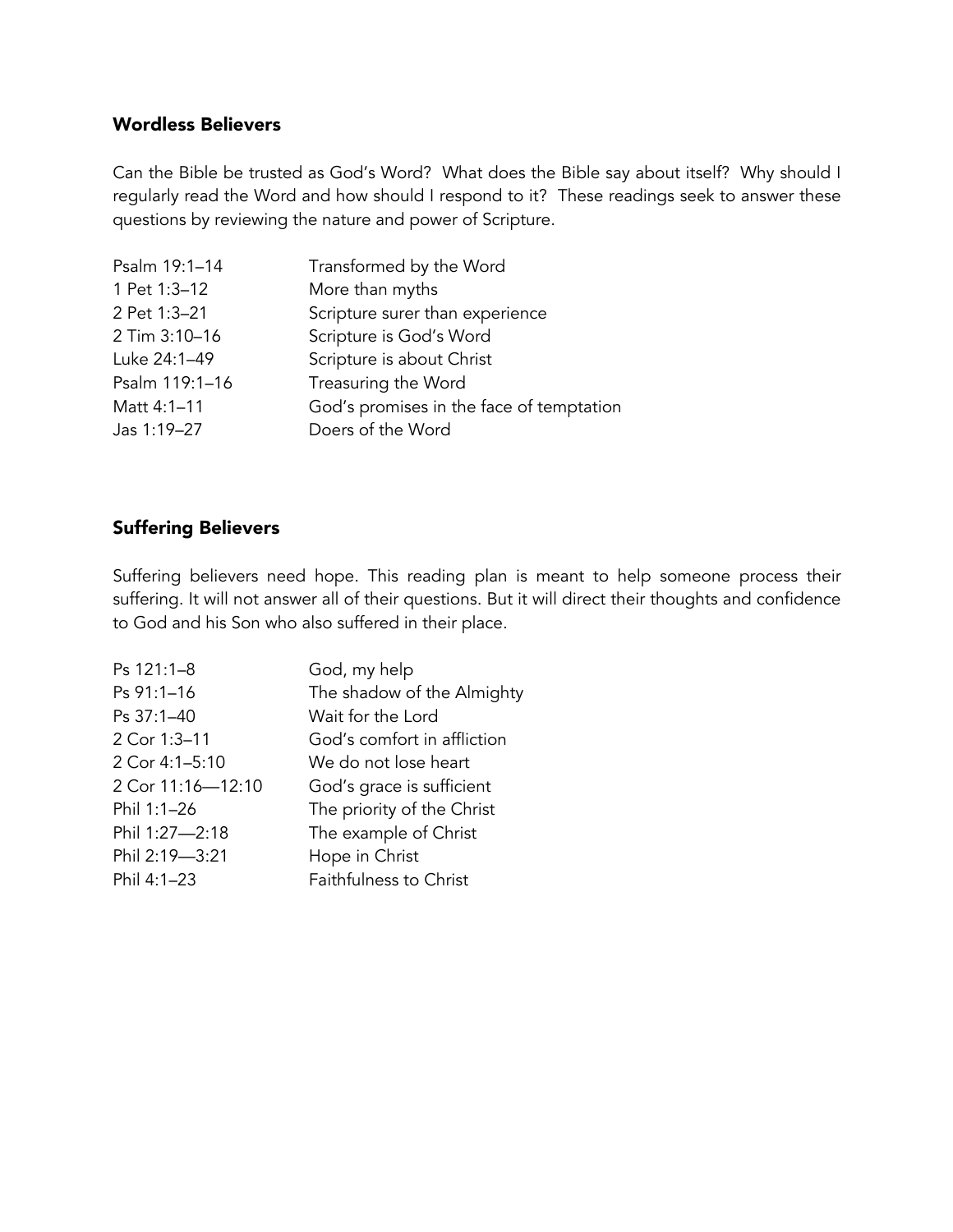### Defeated Believers

Sometimes sin overtakes us. In those moments, we may repent, but also need someone to come alongside and encourage us to press on in killing sin. This reading plan is designed for such times. It includes readings on repentance, a reminder of the gospel, and practical steps towards holiness.

| Ps 51:1-6    | Confessing our sin                  |
|--------------|-------------------------------------|
| Ps 51:7-12   | Seeking restoration with God        |
| Ps 51:13-19  | Living in light of forgiveness      |
| Rom 6:1-14   | Freedom from sin                    |
| Rom 6:15-23  | Slaves of Christ                    |
| Col 3:1-17   | Putting off Adam, Putting on Christ |
| Jas 1:12-15  | Understanding temptation            |
| Matt 18:7-9  | Getting serious about sin           |
| John 15:1-11 | Fruitfulness through fellowship     |
|              |                                     |

### Anxious Believers

When our circumstances overwhelm our view of God in all his glorious sovereignty, we can easily become anxious about our lives. This plan ends by reading through Philippians. Here Paul recounts many difficulties and priorities than allow him to not be anxious (4:6–7).

| Rev 1:1-20     | God's supremacy and salvation              |
|----------------|--------------------------------------------|
| Job 38:1-41    | God's knowledge and governance of creation |
| Job 39:1-30    | God's providential care of creation        |
| Job 40:1-24    | God's justice and power in creation        |
| Job 41:1-42:6  | God can do all things                      |
| Matt 6:19-34   | The care of God our Father                 |
| Phil 1:1-26    | The priority of the Christ                 |
| Phil 1:27-2:18 | The example of Christ                      |
| Phil 2:19-3:21 | Hope in Christ                             |
| Phil 4:1-23    | Faithfulness to Christ                     |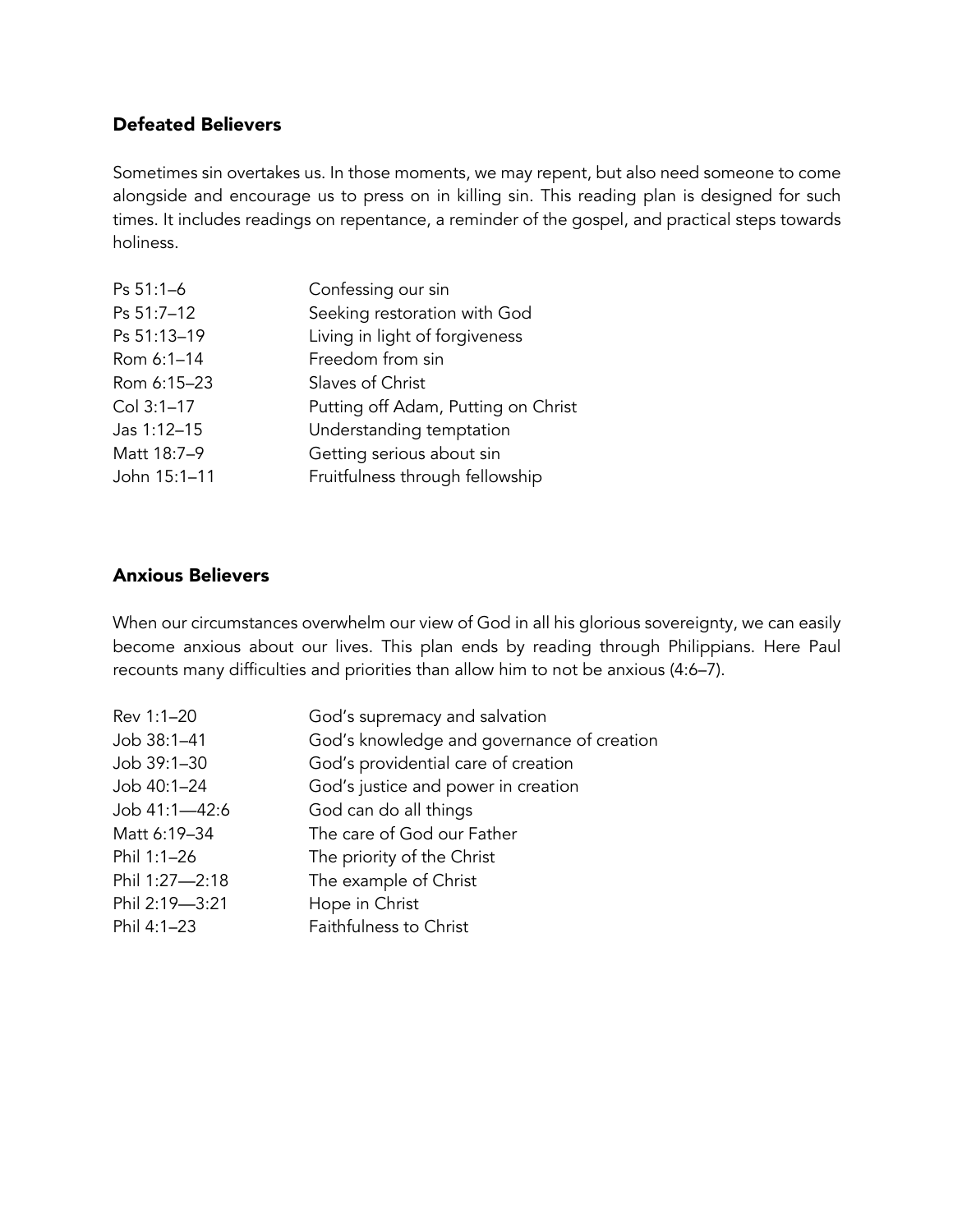### Downcast Believers

Many believers can become downcast (depressed) for many reasons. These readings are meant to turn people away from wrong thinking about their life and circumstances and focus them on God—his character and provisions. Each passage shows someone downcast or tempted to be downcast and the hope they ultimately have in God.

| God's love amidst despair            |
|--------------------------------------|
| God's goodness despite bitterness    |
| God's strength for trouble           |
| God's care in loneliness             |
| God's faithfulness during affliction |
| God's forgiveness of my sin          |
| God's assurance for our doubts       |
| God's grace for our faith            |
|                                      |

#### Believers with Marriage Problems

This reading plan represents a foundational level of instruction and encouragement. It lays out the essentials of who we are (not God!) and how we should live as married believers. There will likely be more to discuss—practical matters of communication, expectations, showing affection, serving one another, and more. But this plan seeks to lay a foundation for such things.

| Isaiah $6:1-6$ | God is Holy                |
|----------------|----------------------------|
| Gen 1:1-2:6    | Our place in the story     |
| Gen 2:7-25     | The creation of marriage   |
| Gen 3:1-24     | The birth of sin           |
| Col 3:1-17     | New life in Christ         |
| Eph 5:1-21     | Imitate God                |
| Eph 5:25-31    | Godly husbands             |
| Eph 5:22-24    | Godly wives                |
| Eph 5:32-33    | Marriage is for the gospel |
| Rom 12:9-21    | Relationship bootcamp      |
|                |                            |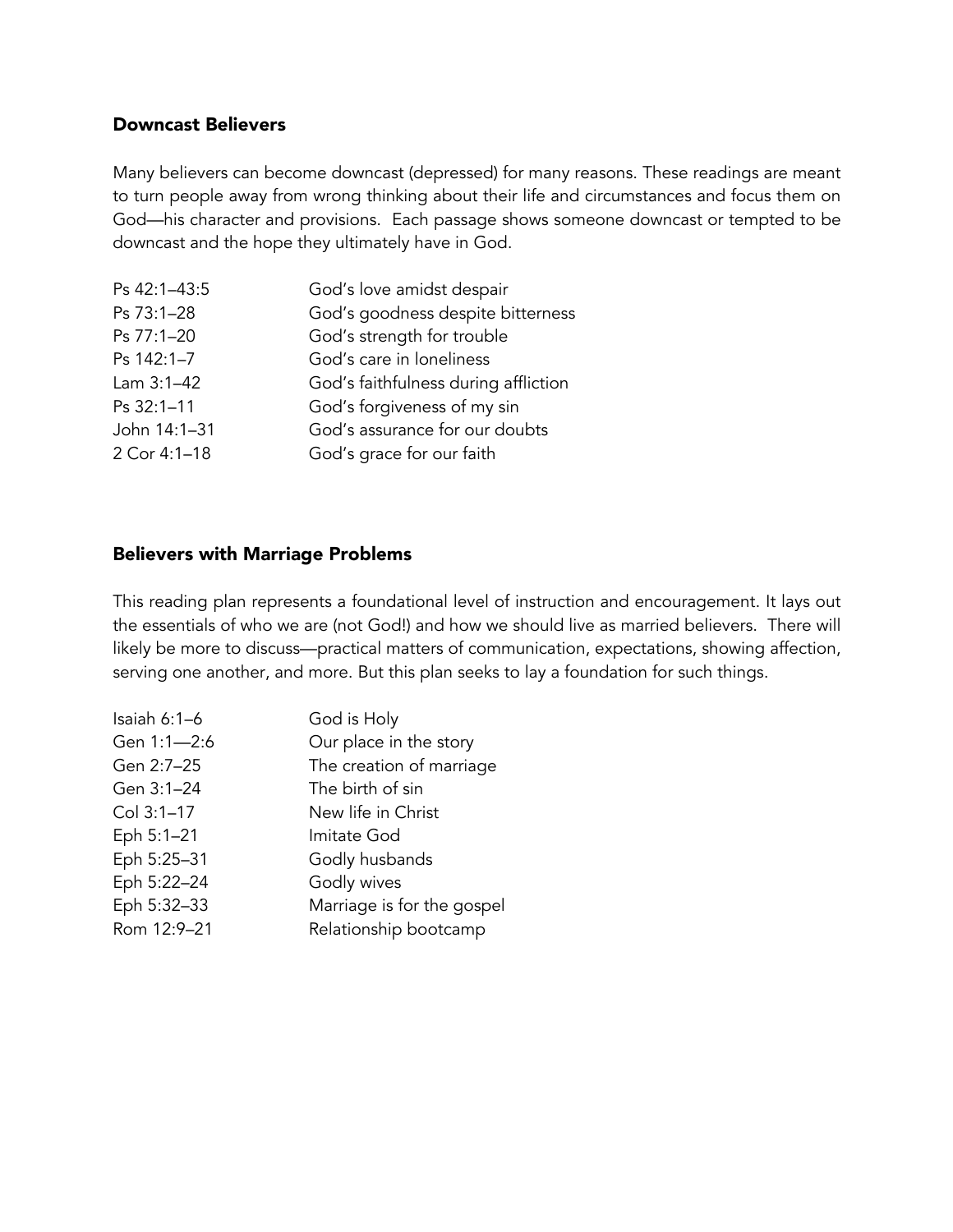## Reading Plans to Equip Believers

### Sharing Your Faith

This reading plan covers the essentials of the gospel, the nature of salvation, and the basics of how to share our faith. Those reading to train others can add practical advice and techniques from their personal experience as issues come up.

| Rom 3:1-26    | The greatest news in the world         |
|---------------|----------------------------------------|
| Matt 4:18-22  | Disciples make disciples               |
| 1 Pet 2:1-12  | Declaring the gospel as God's people   |
| 1 Pet 3:8-18  | An authentic life                      |
| 2 Cor 3:4-18  | New covenant gospel ministry           |
| 2 Cor 4:1-18  | We preach Christ, God opens blind eyes |
| 2 Cor 5:11-21 | A message of reconciliation            |
| John 4:1-45   | Jesus the evangelist                   |
| Acts 17:16-34 | Paul the evangelist                    |
| Col 4:2-6     | Disciple-making lifestyle              |
|               |                                        |

### Caring for Others

Christians are called to care for one another. Because of sin or personality, this can be difficult for some. These passages are meant to soften hearts and motivate believers to be concerned and care for one another.

| Phil 2:1-18   | Jesus' example of humble service    |
|---------------|-------------------------------------|
| Matt 25:31-46 | Serving Jesus by serving his people |
| Mark 10:17-34 | Our role in the hundredfold         |
| Acts 4:25-37  | Willing, radical generosity         |
| Gal 6:1-10    | Bearing burdens and doing good      |
| Rom 12:3-21   | Members of the same body            |
| Heb 10:19-39  | Hope, help, and holiness            |
| 1 Cor 13:1-13 | Motivated by love                   |